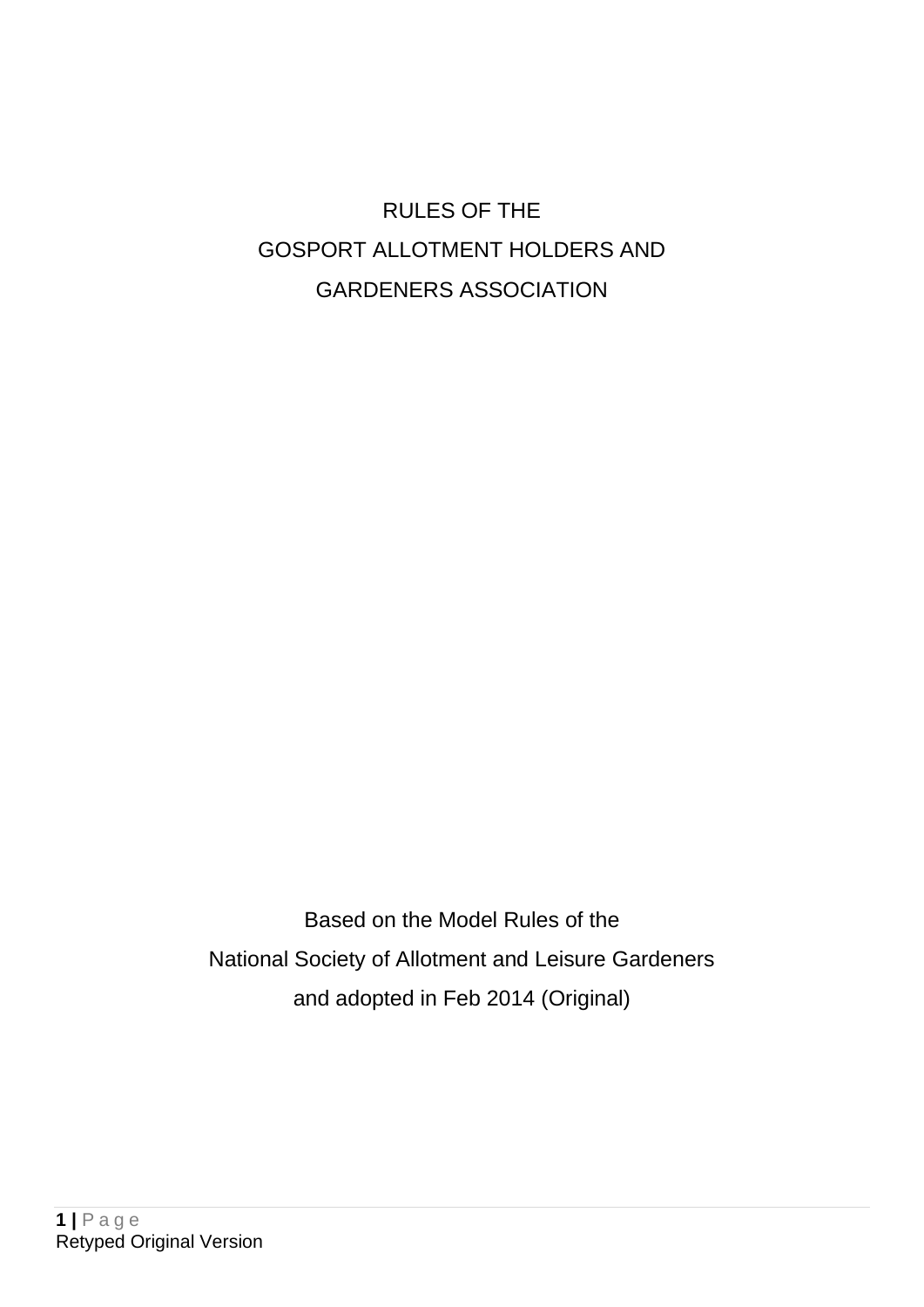## NAME, OBJECTS, AND POWERS

- 1. Name.
- 2. Registered Office
- 3. Removal of Office.
- 4. Objects
- 5. Powers.

#### USE OF NAME

6. Use of Name.

#### MEMBERSHIP

- 7. Members.
- 8. Shares to be held by Members.
- 9. Subscriptions.
- 10. Cessation of Membership.
- 11. Expulsion of Members.

#### REGSITER OF MEMBERS

12. Register of Members.

#### SHARES

- 13. Duplicate Register of Members.
- 14. Shares.
- 15. Cancellation of Shares.

#### BORROWING POWERS

16. Loans.

#### INVESTMENTS

17. Investments.

#### GENERAL MEETINGS

- 18. Ordinary General Meetings.
- 19. Special General Meetings.
- 20. Notice of General Meetings.
- 21. Voting at General Meetings.
- 22. Presiding Officer at General Meetings.
- 23. Quorum at General Meetings.
- 24. Discussion at Meetings.

#### OFFICERS AND COMMITTEE OF MANAGEMENT

- 25. Who are Officers.
- 26. Committee of Management.
- 27. Election of President.

**2 |** P a g e Retyped Original Version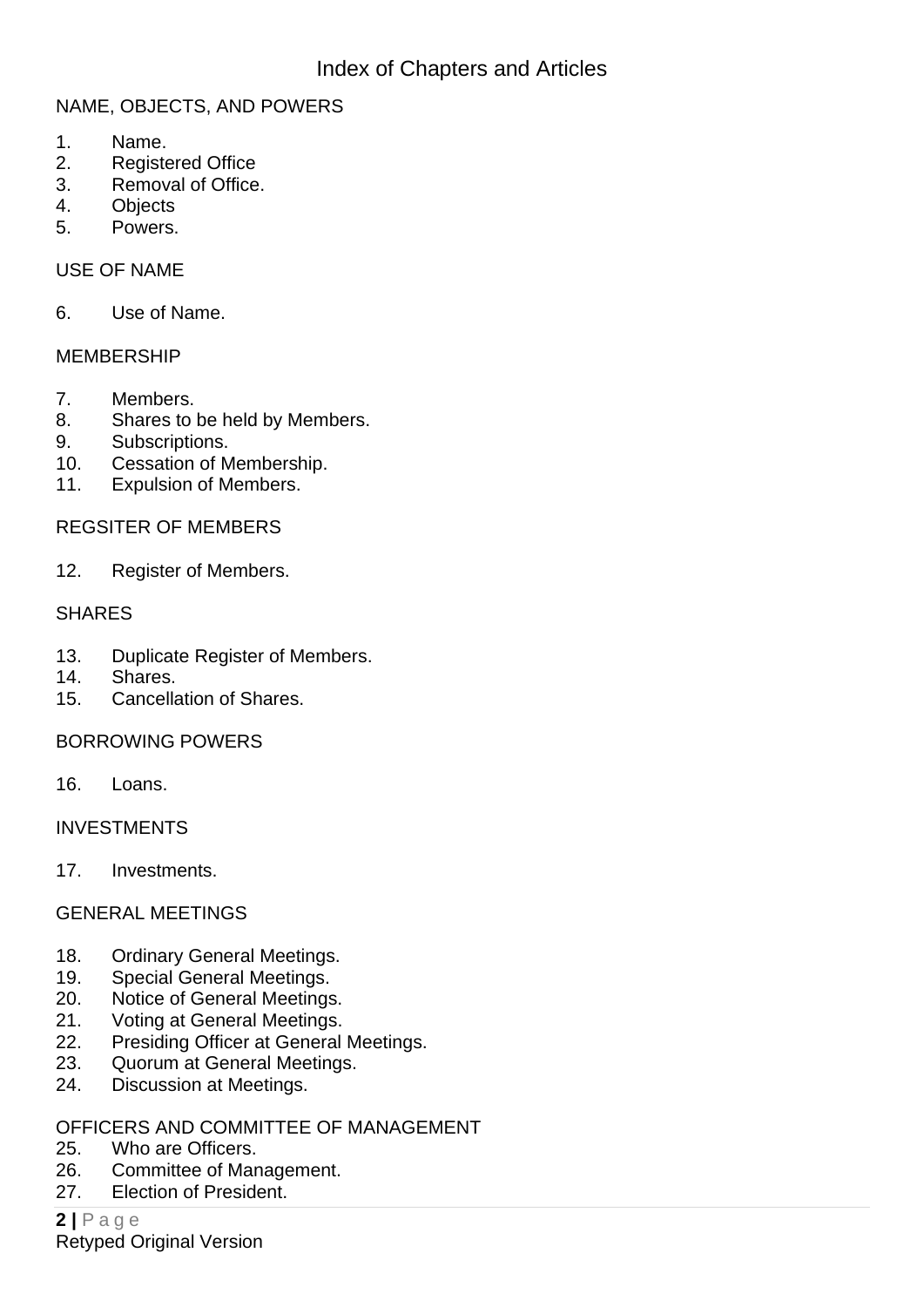- 28. Election of Committeemen.
- 29. Chairman.
- 30. Secretary.
- 31. Other Officers.
- 32. Qualifications for Office.
- 33. Removal from Office.
- 34. Committeemen becoming Surety.
- 35. Security by Officers.
- 36. Powers of the Committee of Management.

#### MEETINGS OF COMMITTEE OF MANAGEMENT

- 37. Quorum at committee Meetings.
- 38. Regular Committee Meetings.
- 39. Special Meetings of the Committee.
- 40. Conduct of Committee Meetings.

#### SMALL HOLDINGS AND ALLOTMENTS SEPARATE ACCOUNT

41. Small Holdings and Allotments Separate Account.

#### AUDITOR

42. Appointment and Removal of Auditor

#### AUDIT

43. Audit.

#### ANNUAL RETURN AND BALANCE SHEET

- 44. Submission of Returns.
- 45. Copies of Annual Return.
- 46. Balance Sheet.

#### INSPECTION OF BOOKS

47. Inspection of Books.

#### **PROFITS**

48. Division of Profits.

#### NOMINATIONS

49. Nominations.

#### THE SEAL

- 50. Use of the Seal.
- 51. Custody of the Seal.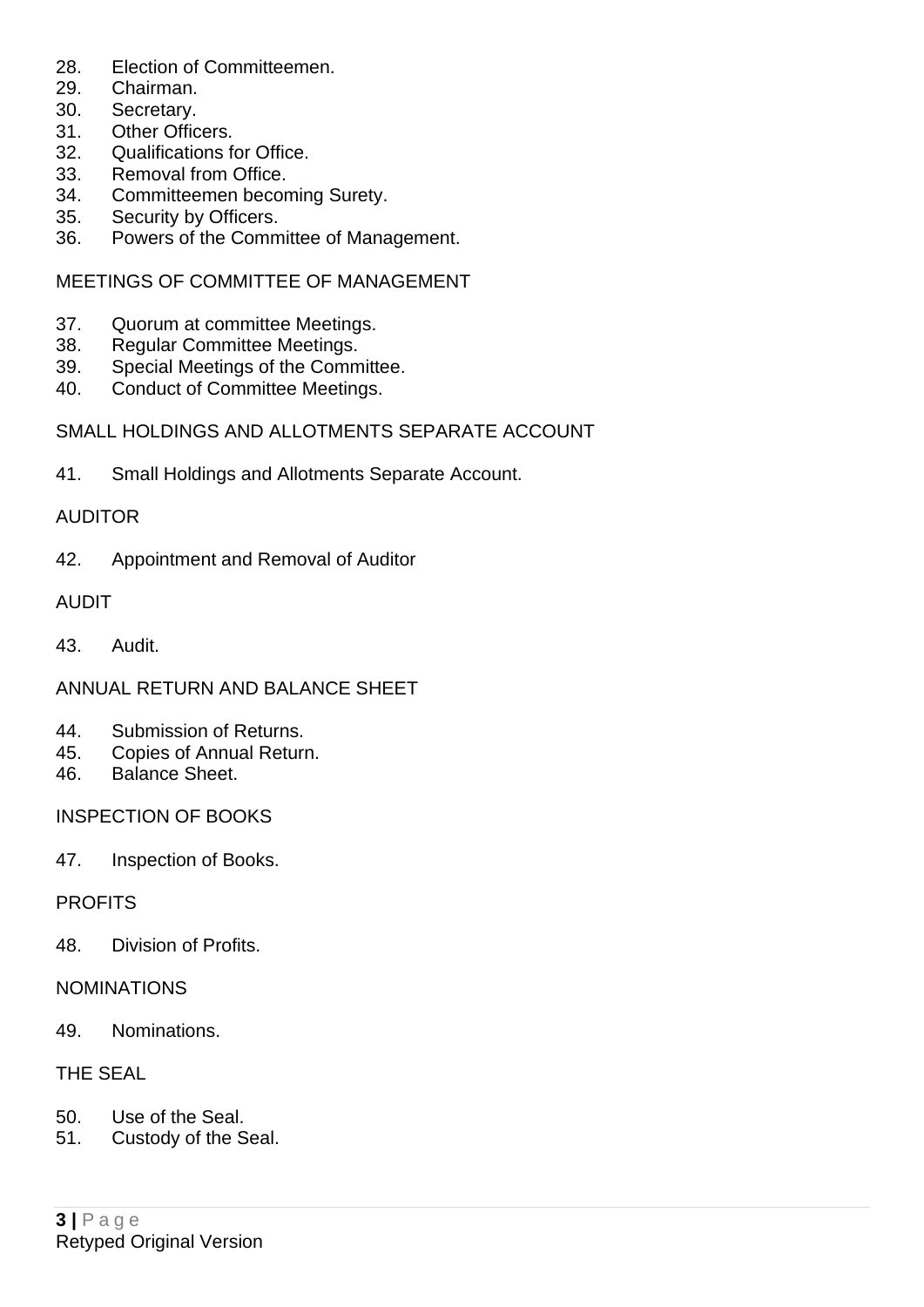MEMBERSHIP WITH THE NATIONAL SOCIETY OF ALLOTMENT AND LEISURE GARDENERS LTD

52. Membership with the NSALG Ltd.

## STATUTORY APPLICATIONS TO THE REGISTRAR

- 53. Inspection of Books.<br>54. Inspection of Affairs.
- Inspection of Affairs.

#### ARBITRATION

55. Arbitration.

# DISSOLUTION OF THE SOCIETY

56. Dissolution.

# COPIES OF THE RULES

57. Copies of Rules.

#### BY-LAWS

58. By-Laws.

# AMENDMENT OF RULES

- 59. Mode of Amending Rules.
- 60. References.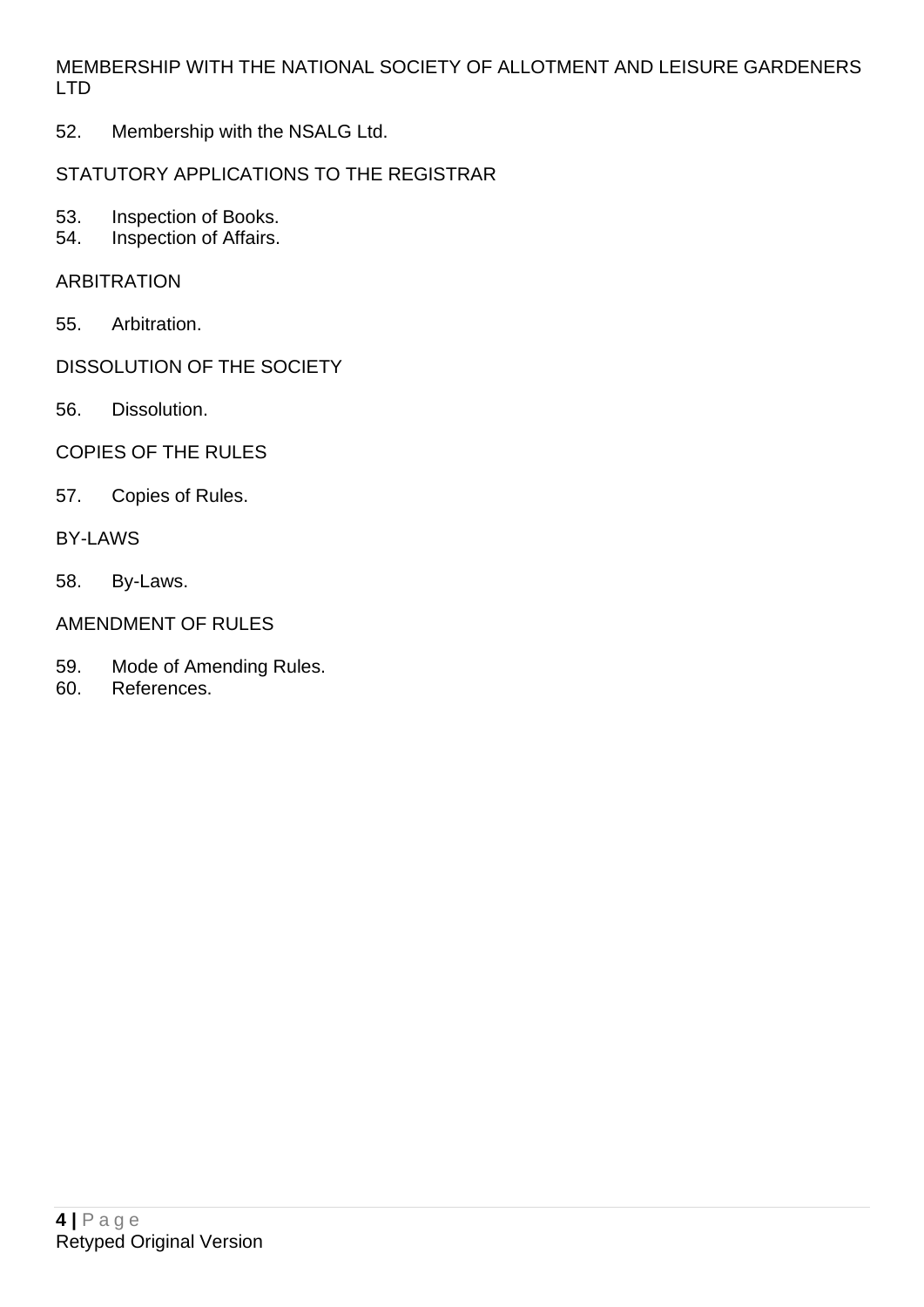#### **RULES OF THE GOSPORT ALLOTMENT HOLDERS AND GARDENERS ASSOCIATION LTD**

# **NAMES, OBJECTS AND POWERS**

1. **Name –** The name of the Society shall be Gosport Allotment Holders and Gardeners Association Limited.

2. **Registered Office –** The Registered Office of the Society shall be at Brockhurst Allotment Store, Military Road, Gosport PO12 3BF.

3. **Removal of Office –** In the event of any change in the situation of the registered office, the Secretary shall send to the Registrar notice of such change within 14 days thereof in the form prescribed by the Treasury Regulations.

4. **Objects –** the objects of the Society shall be to carry on the industries, trades or business of:

(a) Creating and promoting the creation of small holdings and allotments and encouraging their proper cultivation; and

(b) Wholesale and retail dealers in horticultural and agricultural requirements, dairy, farm and garden produce, eggs and poultry, and other like goods, and other such industries, trade, or business which are calculated to conduce to the more profitable working of small holdings or allotments.

5. **Powers –** The Society shall have full power to do all things necessary or expedient for the accomplishment of its objects, including the power to deal in any way with land or buildings, anw without prejudice to the generality of the foregoing shall in particular have power to acquire land from local authorities acting under the provisions of any Act for the time being in force in relating to small holdings or allotments, or from any other person or body to adapt any land so acquired for small holdings or allotments, to acquire or erect dwelling houses or other buildings, to execute any other improvement, and to let such land, houses and buildings to members of the Society.

The Society shall not in their corporate capacity take part in any Parliamentary, County Council. Municipal or other Local Government Elections.

# **USE OF NAME**

6. **Use of Name.** The Registered name of the Society shall be kept painted of affixed on the outside of every office of place where the business of the Society is carried on, in a conspicuous position, in letters easily legible, and shall be engraved in legible characters on its seal, and shall be mentioned in all business letters of the Society, notices, advertisements, and other official publications of the Society, and in all bills of exchange, promissory notes, endorsements, cheques and orders for money or goods, purporting to be signed by or on behalf of the Society, and in all bills, invoices, receipts and letters of credit of the Society.

# **MEMBERSHIP**

7. **Members.** The Society shall consist of such persons as the Committee may admit or has admitted to membership.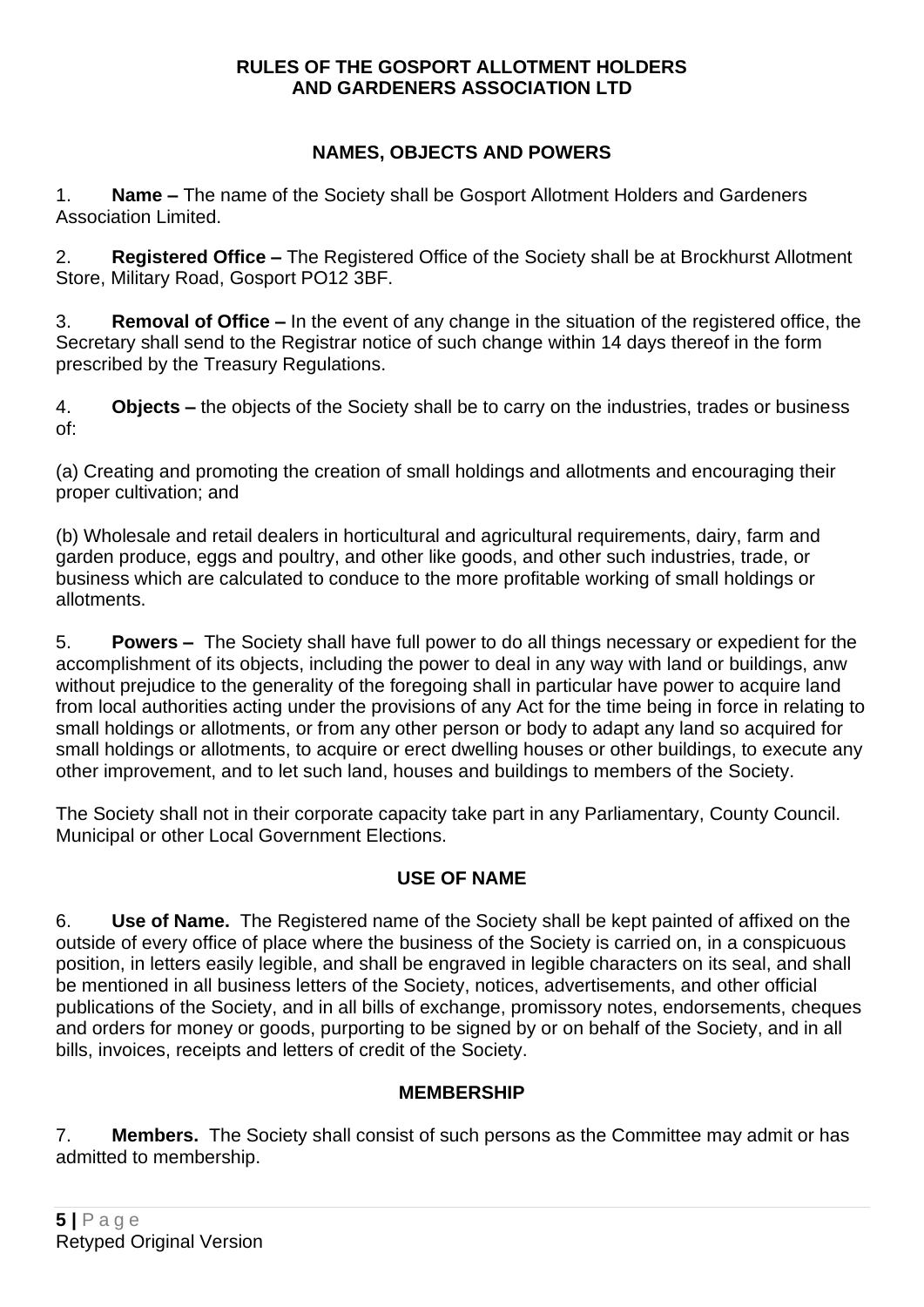8. Every member shall hold one share only which shall be forfeited on cessation of membership whatever cause.

9. **Subscriptions.** Members may be required to pay an annual subscription of such sum not exceeding £5.00 as may be determined by the Committee.

10. **Cessation of Membership.** A member shall cease to be a member in the following eventualities:

(a) The member's death.

(b) The member's resignation.

(c.) The expulsion of a member under Rule 11.

(d) Where the member has been required to pay an annual subscription, the non-payment thereof for a period of 12 months after it has become due.

11. **Expulsion of Members.** A Special General Meeting may, by a vote of two-thirds of the members present and entitled to vote, expel any member for conduct detrimental to the Society, provided that a notice specifying the conduct for which it is intended to expel him is sent to him at his address entered in the register of members at least one calendar month prior to the date of the meeting.

# **REGISTER OF MEMBERS**

12. **Register of Members.** The Society shall keep at its registered office a register of members in which the Secretary shall enter the following particulars:

(a) the names and addresses of members

(b) a statement of the number of shares held by each member and of the amount paid or agreed to be considered as paid on the shares of each member.

(c) a statement of other property in the Society, whether in loans, or otherwise, held by each member.

(d) the date at which each person was entered into the register as a member, and the date at which any person ceased to be a member.

(e) the names and addresses of the officers of the Society, with the offices held by them respectively and the dates on which they assumed office.

Every member at the time of his becoming a member shall notify the Secretary in writing of his address and subsequently of any change therein.

13. **Duplicate Register of Members.** The Society shall also keep at it registered office a duplicate register of members in which the Secretary shall enter all of the particulars in the original register of members other than those mentioned in paragraphs (b) and (c) of rule 12 and which shall be available for inspection as provided for in rule 47.

#### **SHARES**

14. **Shares.** Shares shall neither be transferable nor withdrawable. They shall be of the value of 10p which shall be payable on application for the share. Shares to the value of £0.00 in existence prior to registration of this complete amendment of the rules shall be cancelled and a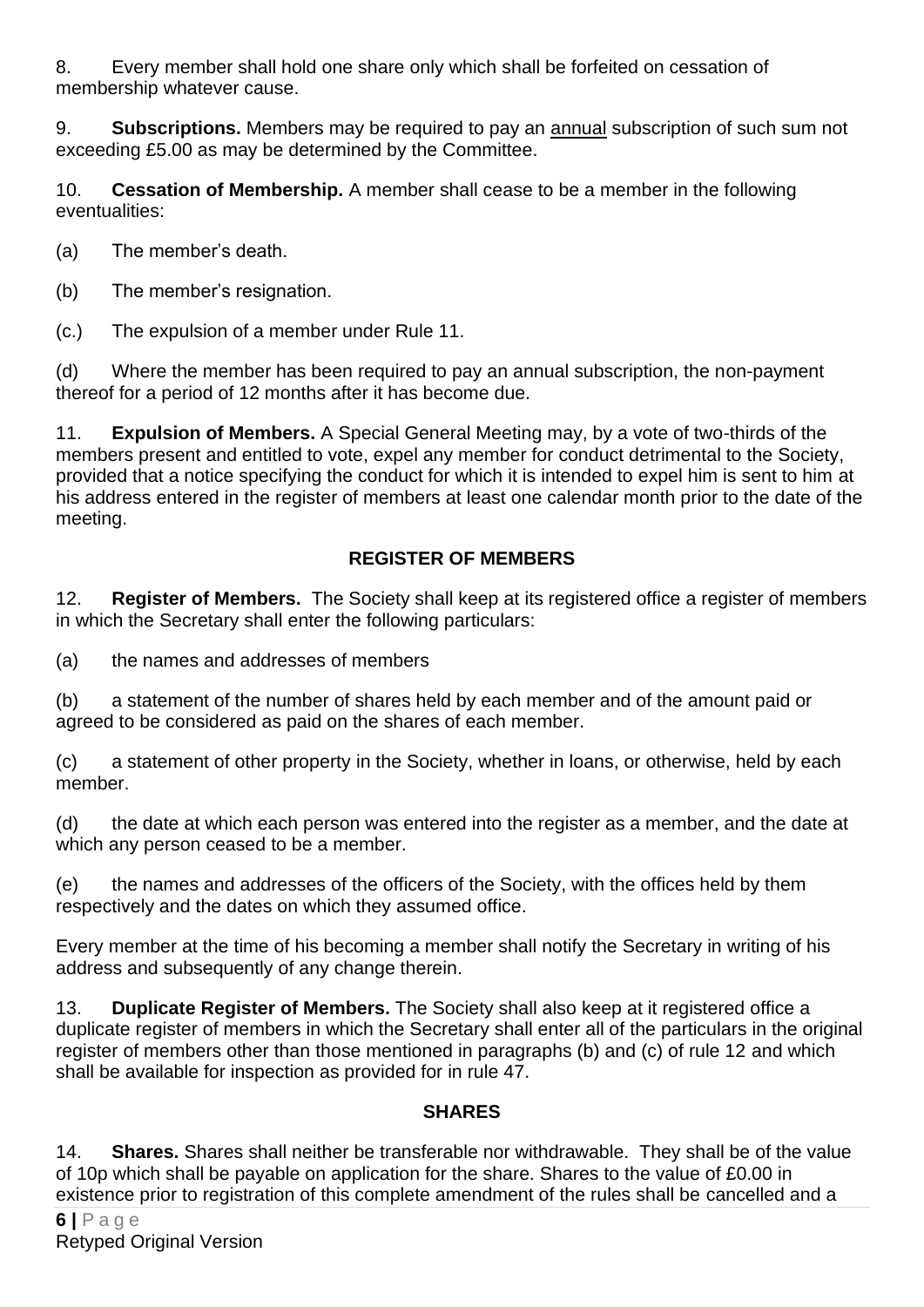share of the value of 10p shall be issued in lieu of each such share, the paid amount paid up in excess of 10p being for forfeited in the funds of the Society.

15. **Cancellation of Shares.** Upon cancellation of any shares in accordance with these Rules the Secretary shall make an appropriate entry relating thereto in the register of members.

# **BORROWING POWERS**

16. **Loans.** Deposits shall not be taken either from members or non-members. The Committee may obtain loans on such security and such terms of repayment as they may think fit, provided that the account shall not exceed twice the then issued share capital of the Society, and that the rate of interest shall not exceed five per cent, or (if the current Bank Base Rate is more than four per cent) one per cent above the current Bank Base Rate, except loads from the Society's banker or on a mortgage. Subject to the same condition as to the rate of interest a General Meeting may authorised the Committee to obtain loans to a further amount provided that the total amount of the loans shall not exceed twenty times the issued share capital.

## **INVESTMENTS**

17. **Investments.** The Committee may invest any funds of the Society in or upon any of the securities referred to in Section 31 of the Industrial and Provident Societies Act 1965, but not otherwise.

# **GENERAL MEETINGS**

18. **Ordinary General Meetings.** The Annual General Meetings and other Ordinary General Meetings shall be held at such times as the Committee or a General Meeting shall determine.

19. **Special General Meetings.** A Special General Meeting shall be held whenever the Committee of Management think expedient or whenever a written requisition for such a meeting signed by 5 members is delivered to the Secretary. Should the Secretary fail to convene a Special General Meeting within four weeks after delivery to him of such requisition, the members signing the requisition may convene such meeting by giving such notice as is mentioned in rule 20.

20. **Notice of General Meetings.** At least seven days' notice in writing of every General Meeting, stating the business to be transacted at such meeting, shall be sent to every member at his address entered in the register of members and no other business than that stated in the notice shall be transacted at such meeting.

21. **Voting at General Meetings.** Every member present at a General Meeting and not otherwise disqualified shall have one vote and where the votes cast in any matter are equal then the Presiding Officer shall have a casting vote in addition to his vote as a member.

22. **Presiding Officer at General Meetings.** At all General Meetings the President, or if he not be present, a Chairman elected by the meeting, shall preside.

23. **Quorum at General Meetings.** Unless otherwise determined by a previous General Meeting, a quorum at General Meetings shall consist of five members.

24. **Discussion at Meetings.** No political or sectarian issue shall be raised, or resolutions of that character proposed, either at any Committee or General Meeting of the Society.

# **OFFICERS AND COMMITTEE OF MANAGEMENT**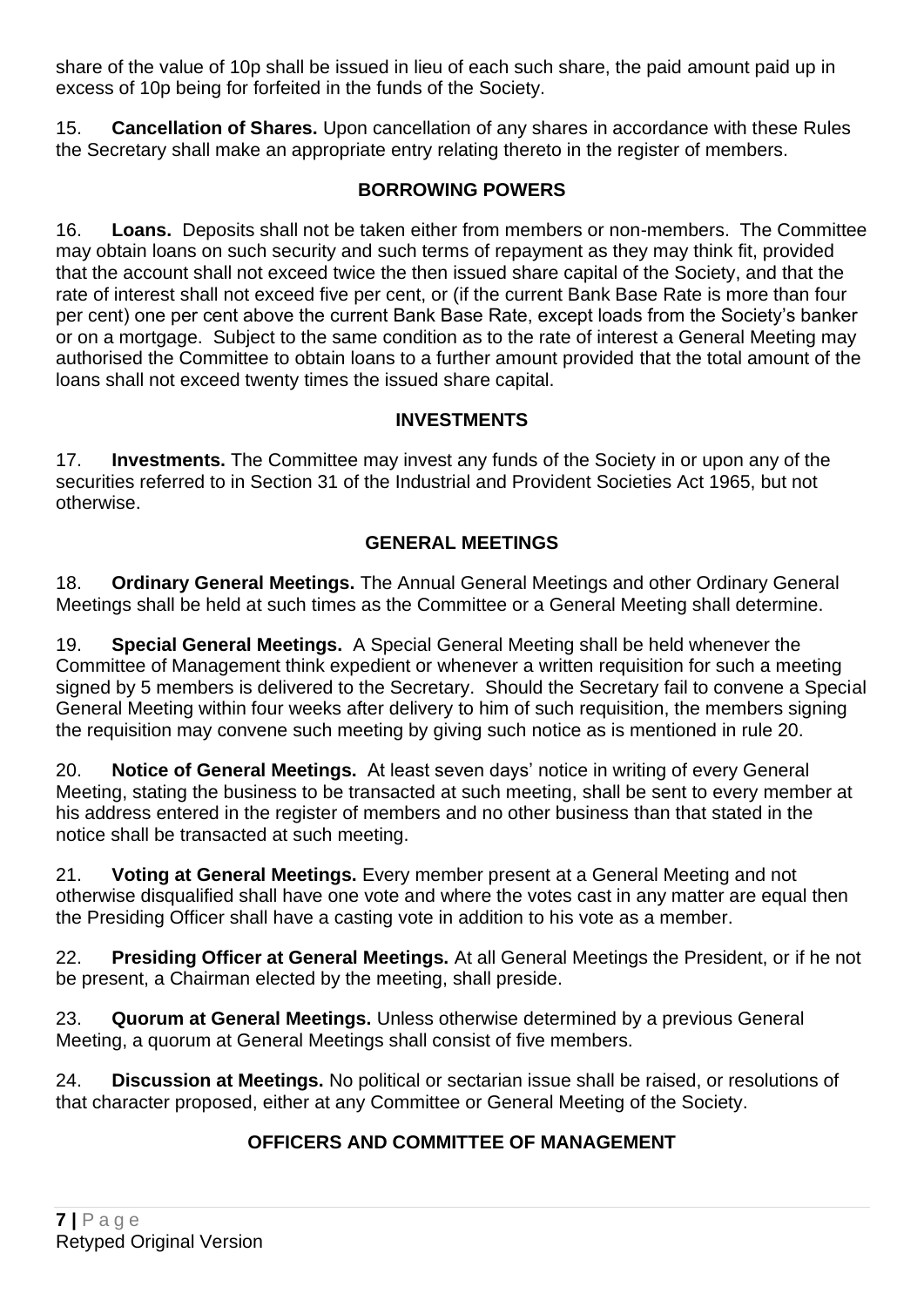25. **Who are Officers.** The Society shall have the following officers: - a President, a Chairman, a Secretary, ten Committeemen or such other number as may be determined by a resolution of a General Meeting, and any other officers who may appear to the Committee of Management to be necessary for the conduct of the Society's business.

26. **Committee of Management.** The Committee of Management shall consist of the President, the Chairman and the Committeemen. Until the first Annual General Meeting the signatories to the application for registry shall constitute the Committee of Management.

27. **Election of President.** The President shall be elected by the Annual General Meeting and shall hold office for one year, but shall be eligible for re-election.

28. **Election of Committeemen.** Committeemen shall be elected from amongst the members of the Society by a vote of the majority of members present and entitled to vote at an Annual General Meeting, and the Society in General Meeting may from time to time determine the period for which Committeemen shall remain in office, the order in which they shall retire, and whether on retirement they shall be eligible for re-election. If any officer shall die, resign, be removed, or become unfit to act, the Committee may fill the vacancy until the next Annual General Meeting, unless the vacancy has already been filled at a Special General Meeting.

29. **Chairman.** The Chairman shall be elected and may be removed by the Committee, and shall hold Office until the first Committee Meeting following the Annual General Meeting.

30. **Secretary.** The Secretary shall be elected and may be removed by the Committee, which shall determine his renumeration and, in so far as not otherwise determined by these rules, his duties.

31. **Other Officers.** The Committee shall appoint and may remove such other officers and employees as they may deem necessary, and determine their respective duties and renumeration.

32. **Qualification for Office.** The Society in General Meeting may determine the qualifications necessary for the holding of office of President, Chairman or Committeeman and no dealer in, or agent for the sale of, agricultural requirements, not any person dealing as trader in or agent for agricultural produce, shall be eligible to hold any office whatsoever in the Society.

33. **Removal from Office.** Any officer or member of the committee may, subject to rule 34, be removed at any time by a resolution of the majority of members present at any General Meeting called for that purpose, which may proceed to fill the vacancy.

34. **Committeemen becoming Surety.** Should any member of the Committee, with the conser of the Committee, become surety for any debt on liability incurred on behalf of the Society, he shall not be removed from office without his consent until such liability has ceased.

35. **Security by Officers.** Every officer and employee having charge of any of the moneys of the Society shall, before entering on his duties, give such security as the Committee shall deem sufficient.

36. **Powers of the Committee of Management.** The Committee of Management shall have full power to superintend and conduct the business of the Society according to the rules thereof and, except as is otherwise provided in these rules, exercise on behalf of the Society for the purpose of accomplishing its objects the powers conferred upon the Society by the rules, or otherwise.

# **MEETINGS OF COMMITTEE OF MANAGEMENT**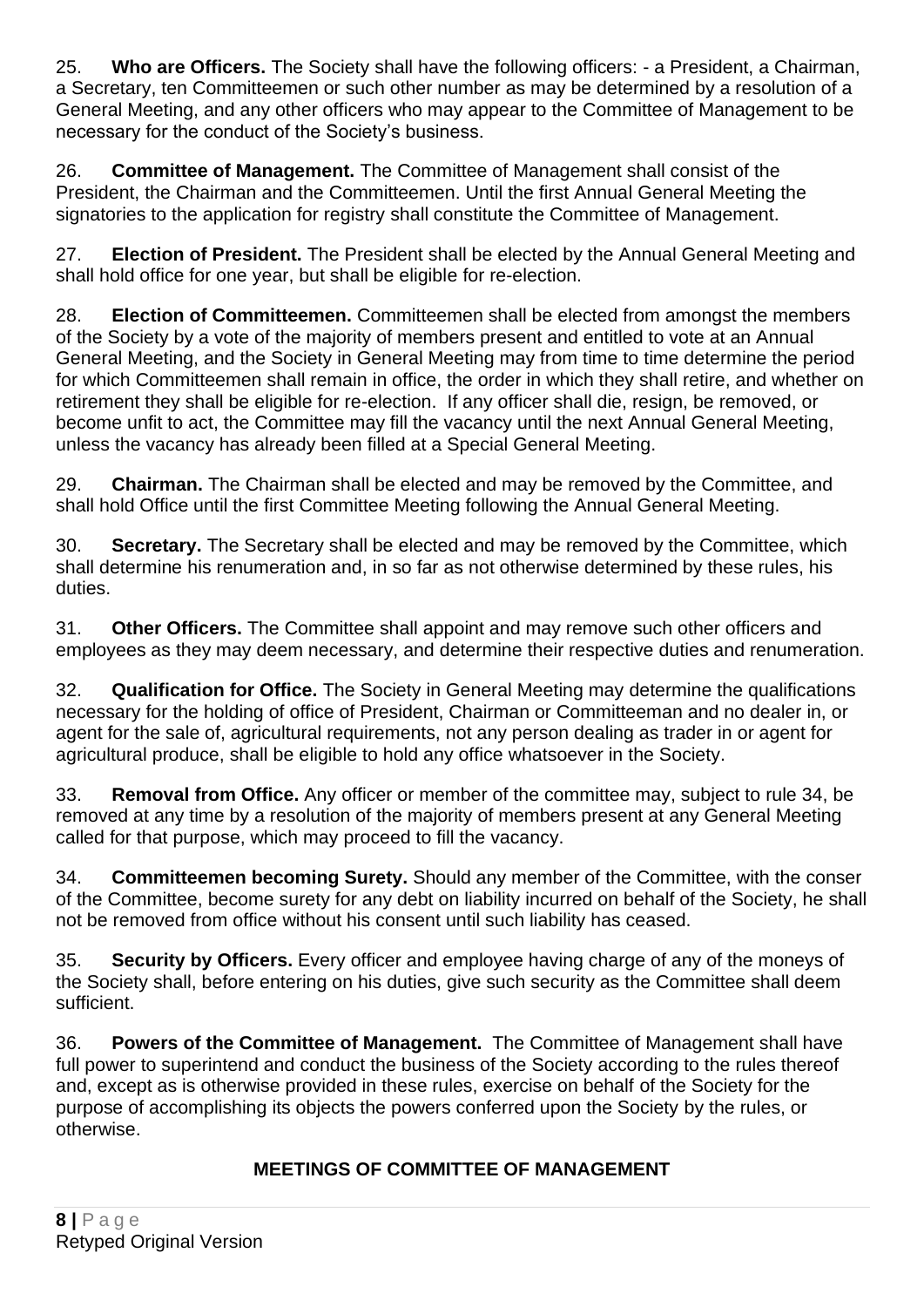37. **Quorum at Committee Meetings.** Unless otherwise determined by a General Meeting, a quorum at Committee Meetings shall consist of three members.

38. **Regular Committee Meetings.** Regular meetings of the Committee shall be held intervals not longer than those prescribed by resolution a General Meeting.

39. **Special Meetings of the Committee.** A Special Meeting of the Committee shall be held on the requisition in writing of at least three Committeemen.

40. **Conduct of Committee Meetings.** At all meetings of the Committee, every question shall be decided by a majority of votes and if the votes are equal the Presiding Officer shall have a casting vote in addition to his vote as a member. The Chairman, or if he be not present, a Chairman elected at the meeting, shall preside.

# **SMALL HOLDINGS AND ALLOTMENTS SEPARATE ACCOUNT**

41. **Small Holdings and Allotments Separate Account.** A separate account shall be kept by the Society of all income and expenditure of the Society under Rule 4 Clause (a). The income shall be applicable as may be determined by the Committee of Management for the following purposes and for no other purpose whether during the existence of the Society or on dissolution:

(a) For payment of expenses of managing land, houses and buildings acquired or erected under the said Rule, including payment of rent, rates, taxes and other like outgoings.

(b) For payment of expenses or repairs or improvements from time to time made by the Society on such land, houses and buildings.

(c) For payment to the general account of the Society of interest at the rate of £5 per cent per annum on all capital expenditure by the Society on the acquisition or adaptation of such land, houses and buildings.

(d) For recouping capital expenditure by the Society on improvement or adaptation of the land, houses and buildings within such period as is reasonable having regard to the probable duration of the improvement work or adaptation.

(e) For forming a Special Reserve fund not exceeding one year's annual value of the land, houses and buildings, and so that such reserve fund shall be available for any purpose authorised by this Rule but for no other purpose.

(f) For prizes for the encouragement of the proper cultivation of the land; and

(g) For the benefit of the tenants generally, in such manner as the Committee may determine.

Nothing in this rule shall be deemed to prohibit an arrangement between the Society and a tenant for the repayment of rebatement of part of the rent payable by him to the Society.

Nothing in this rule shall prejudice or affect any right or remedy of any creditor of the Society.

# **AUDITOR**

# 42. **Appointment and Removal of Auditor.**

(1) An Audit where necessary in law, or where the membership required will be carried out by a registered auditor or two or more lay auditors where the conditions for appointing lay auditors prevail.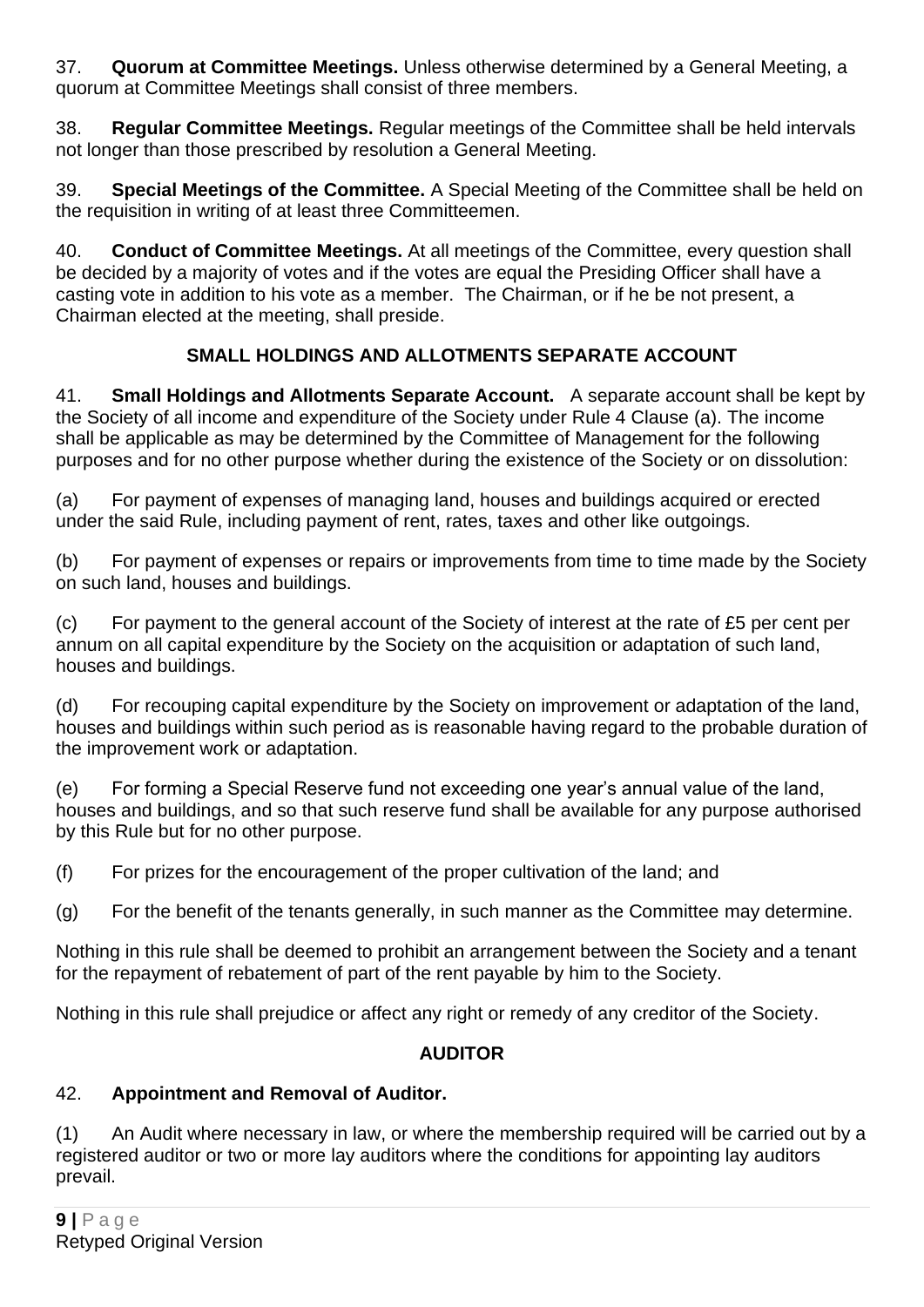(2) Save as provided in paragraph (3) of this rule every appointment of an auditor shall be made by resolution of a General Meeting of the Society.

(3) The first appointment of an auditor or auditors shall be made within three months of the registration of the Society and shall be made by the Committee if no General Meeting of the Society is held withing that time. The Committee may appoint an auditor to fill any casual vacancy occurring between General Meetings of the Society. Any auditor appointed by the Committee who is not a qualified auditor shall hold he appoint until the conclusion of the first or next General Meeting as the case may be.

(4) A qualified auditor appointed to audit the accounts and balance sheets of the Society for the preceding year of account (whether by a General Meeting or by the Committee) shall be reappointed as auditor of the Society for the current year of account (whether or not any resolution expressly re-appointing him has been passed) unless:

(a) a resolution in accordance with paragraph (6) of this rule has been passed at a general meeting of the Society appointing somebody instead of him or providing expressly that he shall not be re-appointed or

(b) he has given the Society notice in writing of his unwillingness to be re-appointed or

- (c) he in ineligible for appointment as auditor of the Society for the current year of account or
- (d) he has ceased to act as auditor of the Society by reason of incapacity.

Provided that a retiring auditor shall not be automatically re-appointed by virtue of this rule if notice of an intended resolution to appoint another person in his place has been given in accordance with paragraph (6) of this rule and the resolution cannot be proceeded with because of the death, incapacity or ineligibility of that other person.

(5) A resolution at a General Meeting of the Society (i) appointing another person as auditor in place of a retiring qualified auditor or (ii) providing expressly that a retiring auditor shall not be reappointed shall not be effective unless notice of the intention to move it has been given to the Society not less than twenty-eight days before the meeting at which it is moved. When notice of the intention to move any such resolution has been given to the Society the Society shall give notice of the resolution to the members and to the retiring auditor in accordance with section 6 of the Friendly and Industrial and Provident Societies Act 1968, and shall give notice to the members in accordance with that section of any representations made or intended to be made by the retiring auditor.

- (6) None of the following persons shall be appointed as auditor of the Society.
- (a) an officer or servant of the Society.

(b) a person who is a partner of or in the employment of or who employs and officer or servant of the Society.

43. **Audit.** The Auditors of the Society shall make a report to the Society on the accounts examined by them and on the revenue account or accounts and the balance sheet of the society for the year of account in respect of which they are appointed in accordance with section 9 of the friendly and Industrial and Provident Societies Act 1968.

# **ANNUAL RETURNS AND BALANCE SHEET**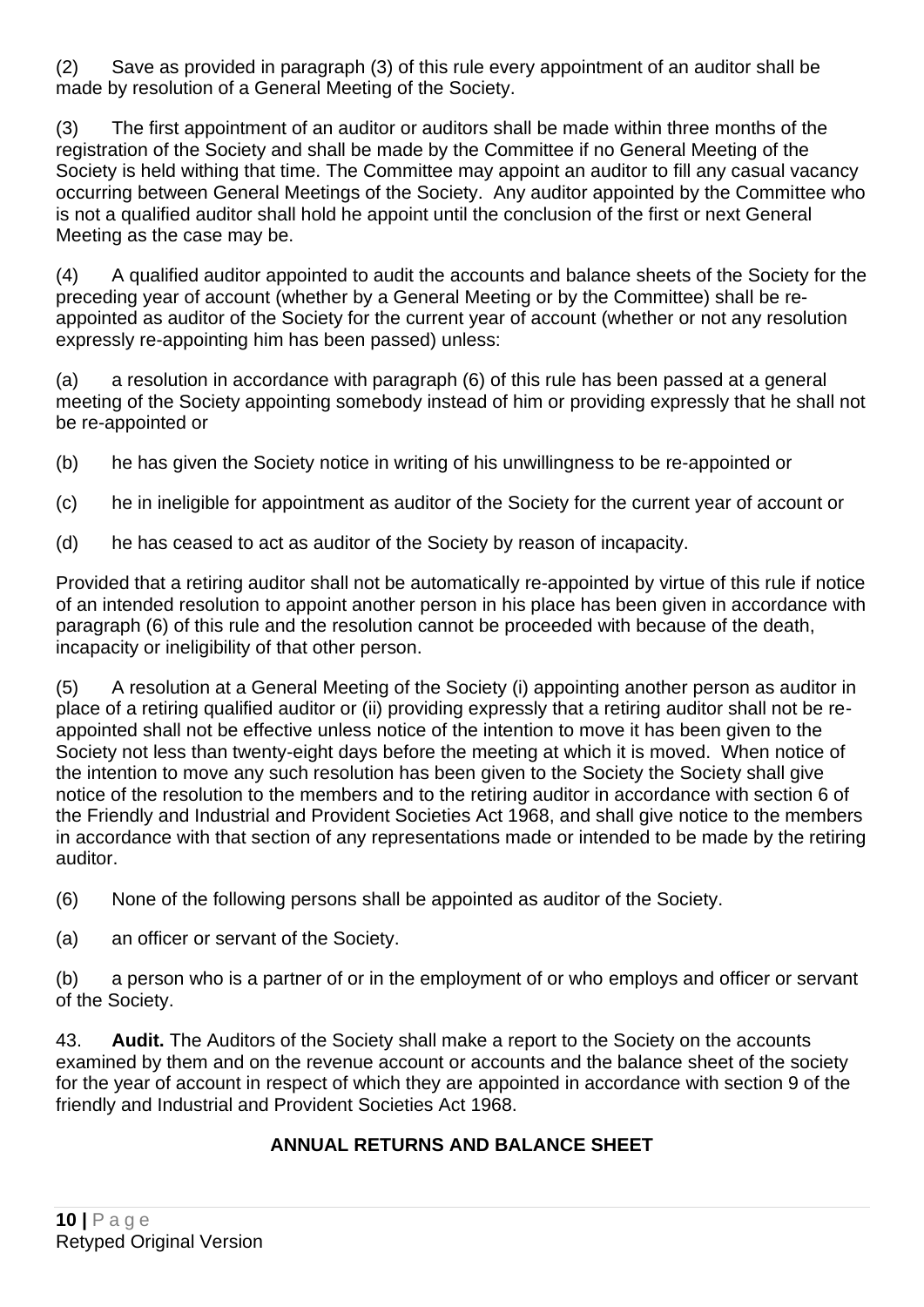44. **Submission of Returns.** Every year within the time allowed by legislation the Secretary shall send to the Registrar the annual return in the form prescribed by the Chief Registrar of Friendly Societies relating to its affairs for the period required by the Act to be included in the return together with

(a) a copy of the report of the Auditor on the Society's Accounts for the period included in the return, and

(b) a copy of each balance sheet made during that period and of any report of the auditor on that balance sheet.

45. **Copies of Annual Returns.** The Secretary shall be supplied with copies of the last annuat return together with the report of the Auditor on the accounts and balance sheet contained in the return, and shall supply such a copy gratuitously to every member or person having an interest in the funds of the Society, on demand.

# 46. **Balance Sheet.**

(a) The Society shall not publish any balance sheet which has not previously ben audited by the Society's Auditor and any copy of a balance sheet published by the Society shall incorporate the report made thereon by the Auditor.

(b) A copy of each balance sheet made during the period included in an annual return shall be sent by the Secretary to the Registrar together wiath said annual return and each copy shall incorporate the report made thereon by the Society's Auditor.

(c) The Committee shall lay before the annual meeting the accounts and annual return as audited together with the report made therein by the Society's Auditor.

(d) The Society shall keep a copy of the last balance sheet for the time being together with the report made thereon by the Society's Auditor always hung up in a conspicuous place at its registered office.

# **INSPECTION OF BOOKS**

47. **Inspection of Books.** Any member or person having an interest in the funds of the Society shall be allowed to inspect his own account and the books containing the names of the members, including all the particulars in the duplicate register of members, at all reasonable hours at the registered office of the Society, or at any place where the same are kept subject to such regulations as to the time and manner of such inspection as may be made for time to time by the General Meeting of the Society.

#### **PROFITS**

48. **Division of Profits.** The net profits shall be allocated as follows:

(a) At least one-half to a Reserve Fund until the said fund equals the share capital, and afterwards such proportion as the Annual Meeting shall decide.

(b) Not less than five per cent to the workers employed by the Society at the time the division takes place as a bonus proportionate to the wages earned by them respectively during the period to which the division relates.

(c) The remainder shall be divided amongst the members in proportion to the amount of business done with the Society under Rule 4, Clause (b).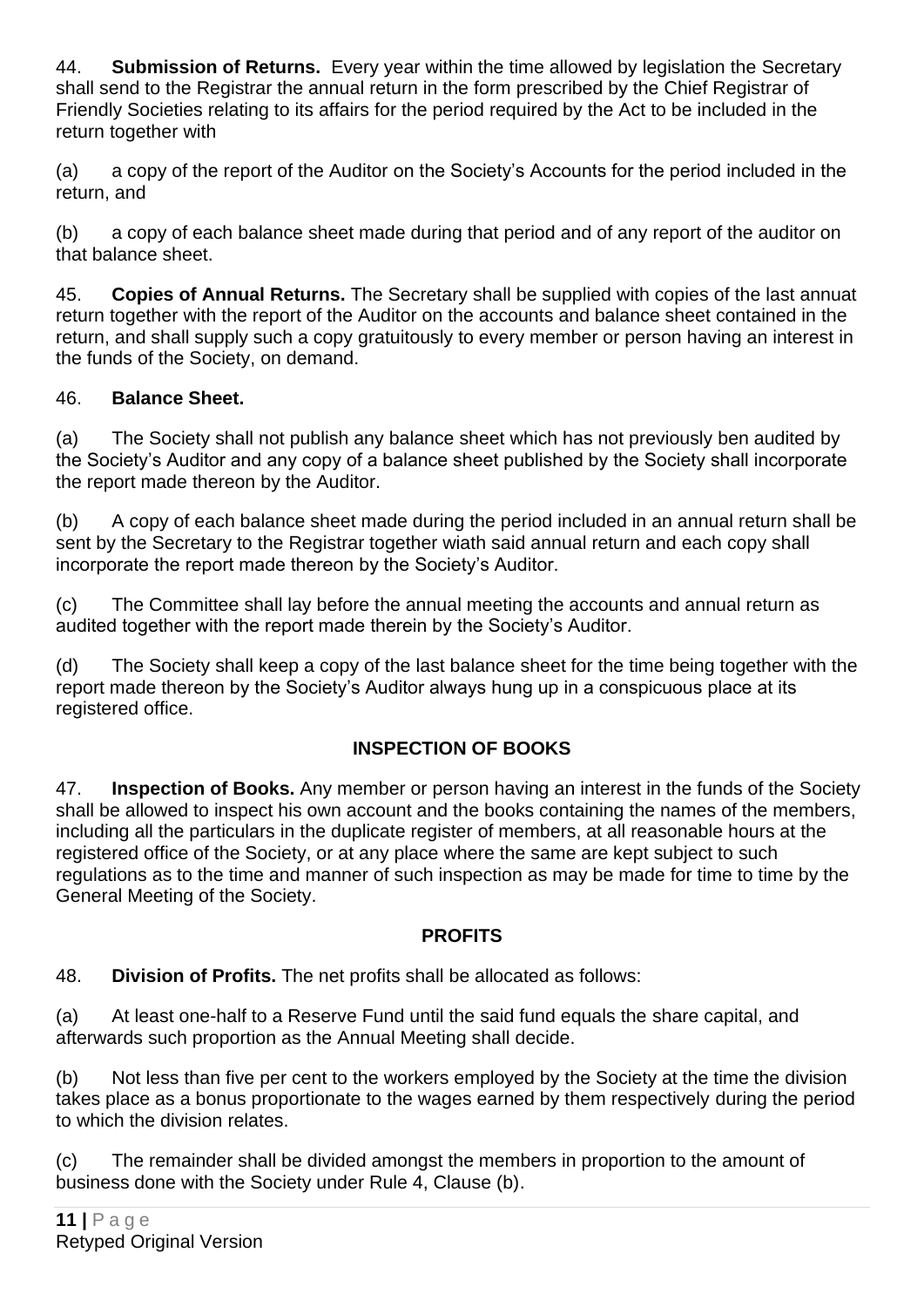## **NOMINATIONS AND PROCEEDINGS ON DEATH OR BANKRUPTCY**

49. Upon a claim being made by the personal representative of a deceased member or the trustee in bankruptcy of a bankrupt member to any property in the Society belonging to the deceased or bankrupt member the Committee shall transfer or pay such property to which the personal representative or trustee in bankruptcy has become entitled as the personal representative or trustee in bankruptcy may direct them.

A member may in accordance with the Industrial and Provident Societies Act 1965 nominate any person or persons, to whom (subject to the provisions of the Act as to amount and the persons to whom a valid nomination may be made) any of his property in the Society as the time of his death shall be transferred. On receiving satisfactory proof of death of a member who has made a nomination to the Committee shall if and to the extent that the nomination is valid under the said Act either transfer or pay in accordance with the Act the full value of the property comprised in the nomination to the person entitled thereunder.

## **THE SEAL**

50. **Use of the Seal.** The Seal of the Society shall be a steel engraved one, and shall not be affixed to any document without the express authorisation of the Committee, and the date of such authorisation shall be mentioned on the Instrument to which the Seal is attached and shall be attested by the signature of two members of the Committee and the Secretary.

51. **Custody of the Seal.** The Seal shall be kept in the custody of the Secretary, or such other officer as the Committee shall direct.

#### **MEMBERSHIP WITH THE NATIONAL SOCIETY OF ALLOTMENT AND LEISURE GARDENERS LTD**

52. The adoption of these Rules shall constitute an agreement to apply for one fully paid up 10p share in the National Society of Allotment and Leisure Gardeners Ltd and an agreement to pay such annual contributions as may be prescribed by the rules of the said Society.

# **STATUTORY APPLICATIONS TO THE REGISTRAR**

53. **Inspection of Books.** Any ten members of the Society each of whom has been a member of the Society for not less than twelve months immediately preceding the date of the application, may apply to the Registrar in the form prescribed by the Treasury Regulations to appoint an actuary or accountant to inspect the books of the Society and to report thereon, pursuant to Section 47 of Industrial and Provident Societies Act 1965.

54. **Inspection of Affairs.** It shall be the right of one tenth of the whole number of members, or if the number of members shall at any time exceed 1,000 it shall be the right of 100 members, by an application in writing to the Chief Registrar, signed by them in the forms respectively provided by the Treasury Regulations.

(a) To apply for the appointment of an inspector or inspectors to examine into the affairs of the Society and to report thereon, or

(b) To apply for the calling of a Special Meeting of the Society.

# **ARBITRATION**